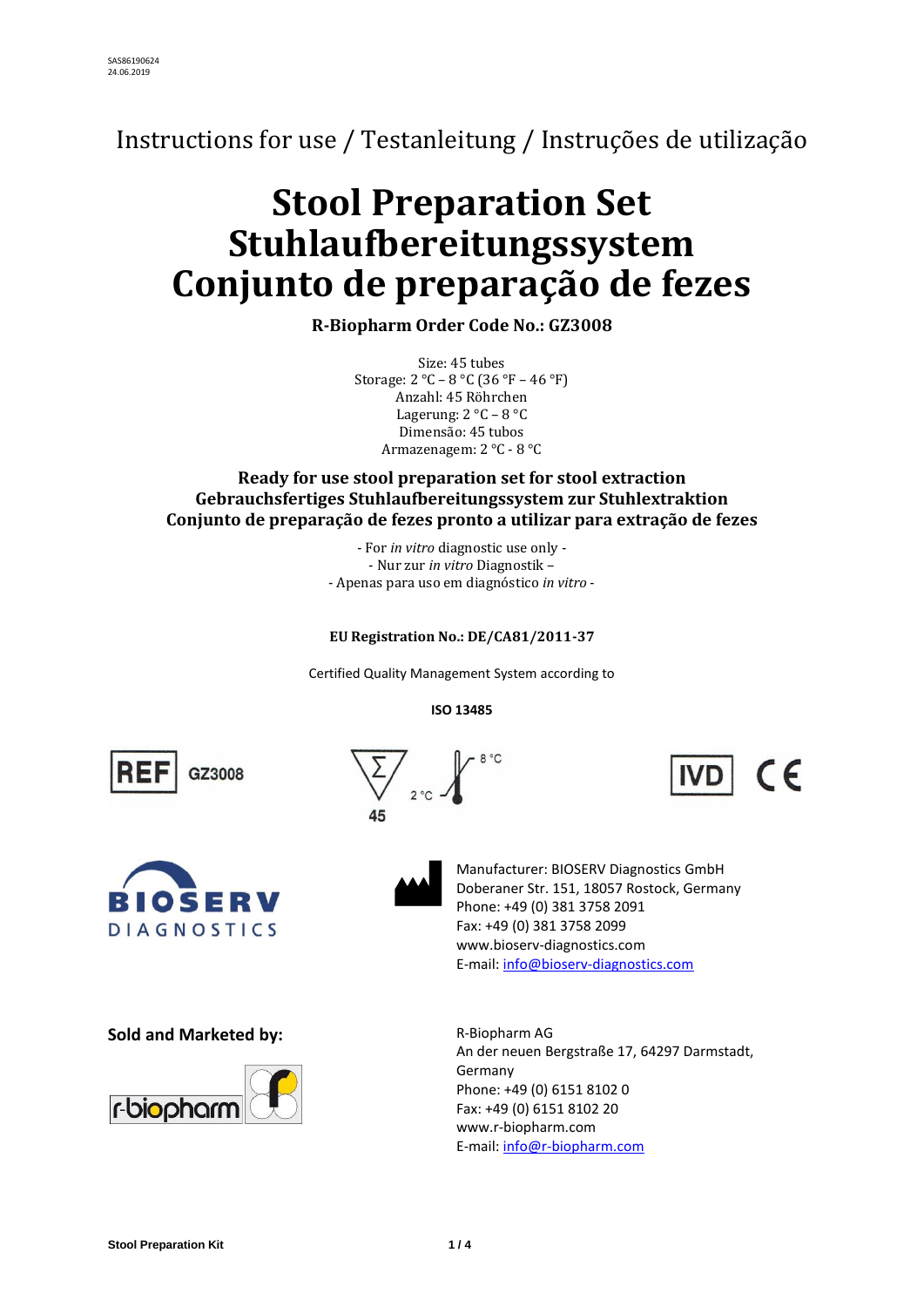# **Deutsch:**

#### **Verwendungszweck**

Das Stuhlprobenaufbereitungssystem erlaubt ein einfaches und sicheres Aufbereiten von Stuhlproben für den Pankreas-Elastase-ELiSA der Firma BIOSERV Diagnostics GmbH, Rostock.

# **Allgemeine Hinweise**

Bringen Sie das mit Extraktionspuffer befüllte Aufbereitungssystem vor Gebrauch auf Raumtemperatur. Sollten im Extraktionspuffer Salzkristalle ausgefallen sein, müssen diese durch Erwärmen in einem Wasserbad, bei 30 - 35 °C und durch Schütteln (5-10 min) wieder in Lösung gebracht werden.

Es können technologisch bedingt Füllstandsschwankungen von 5% (1,425 bis 1,575 ml) auftreten. Die Messergebnisse im Pankreatische Elastase ELISA werden nicht wesentlich beeinflusst.

#### **Vorsichtsmaßnahmen**

Untersuchungsmaterial von Patienten, wie es für Laboratoriumsuntersuchungen eingesetzt wird, ist stets als potenziell infektiös einzustufen und entsprechend zu behandeln. Proben von Risikopatienten sollten stets gekennzeichnet und unter geeigneten Sicherheitsvorkehrungen bearbeitet werden. Darüber hinaus sind die jeweils geltenden Vorschriften zur Unfallverhütung, zum Umweltschutz und zum Umgang mit Gefahrstoffen einzuhalten. Insbesondere müssen stets geeignete Schutzkleidung und Schutzhandschuhe getragen werden.

# **Lagerung/Haltbarkeit**

Der im Aufbereitungssystem enthaltene Extraktionspuffer ist bei 2 – 8 °C bis zum Verfalldatum haltbar.

# **Hinweise zur Handhabung des Untersuchungsmaterials**

- 1. Die zu untersuchenden Stuhlproben können vor und nach der Untersuchung bei verschiedenen Temperaturen für folgende Zeitspannen aufbewahrt werden: Umgebungstemperatur bis 40 °C:<br>
Kühlschranktemperatur (2 – °C):<br>
bis zu einer Woche Kühlschranktemperatur  $(2 - C)$ : Haushaltsgefrierschranktemperatur (ca. -18 °C): bis zu einem Jahr
- 2. Wenn mit dem Stuhlprobenaufbereitungssystem extrahierte Stuhlproben für spätere Untersuchungen aufbewahrt werden müssen, Ist es unbedingt erforderlich, den Überstand vom Stuhlsediment zu trennen (mittels Pipette). Der Überstand kann unter folgenden Bedingungen gelagert werden, ohne dass die Elastasekonzentration beeinflusst wird:

Kühlschranktemperatur (2 – 8 °C)<br>Haushaltsgefrierschranktemperatur (ca. -18 °C): bis zu einem Monat Haushaltsgefrierschranktemperatur (ca. -18 °C):

# **Durchführung der Stuhlprobenaufbereitung**

- 1. Das Stuhlaufbereitungssystem ist bereits gebrauchsfertig mit Extraktionspuffer befüllt.
- 2. Kennzeichnen Sie die Probenaufbereitungssysteme mit Patientendaten und stellen Sie sie in einen Reagenzglasständer.
- 3. Schrauben Sie den gelben Deckel auf und ziehen Sie den integrierten Stab ganz heraus.<br>4. Tauchen Sie den Stab unter bohrenden Bewegungen in die Stuhlprobe. Wichtig: Alle Ke
- 4. Tauchen Sie den Stab unter bohrenden Bewegungen in die Stuhlprobe. **Wichtig:** Alle Kerben des Stabs müssen mit Stuhl gefüllt sein.
- 5. Stecken Sie den mit Stuhl versetzten Stab durch das blaue Mittelteil in das mit Puffer befüllte Probenaufbereitungssystem und verschrauben Sie es fest. Der außen am Stab haftende, und damit überschüssige Stuhl, verbleibt in der Abstreifvorrichtung im mittleren Teil des Systems. Die Extraktion einer definierten Stuhlmenge ist somit stets gewährleistet.
- 6. Durchmischen Sie die Stuhlprobe mit dem Extraktionspuffer mindestens 2 min gut (z.B. Vortex™).
- 7. **Wichtig:** Der gesamte in den Kerben haftende Stuhl muss in Lösung gebracht werden.
- 8. Inkubieren Sie die Suspension 15 min bei Raumtemperatur zur Extraktion. Alternativ kann die Extraktion auch über Nacht bei 2 – 8 °C erfolgen.
- 9. Wiederholen Sie den Durchmischungsvorgang (siehe 6.)<br>10. Iassen Sie die suspendierten Stuhlpartikel für 15 min sec
- 10. Lassen Sie die suspendierten Stuhlpartikel für 15 min sedimentieren.<br>11. Schrauben Sie vorsichtig, ohne das Sediment aufzuwirbeln, den bla
- 11. Schrauben Sie vorsichtig, ohne das Sediment aufzuwirbeln, den blauen Mittelteil mitsamt gelbem Oberteil ab, und verwerfen Sie beide.
- 12. Entnehmen Sie aus dem Überstand die für die weitere Testdurchführung benötigte Menge an Extrakt.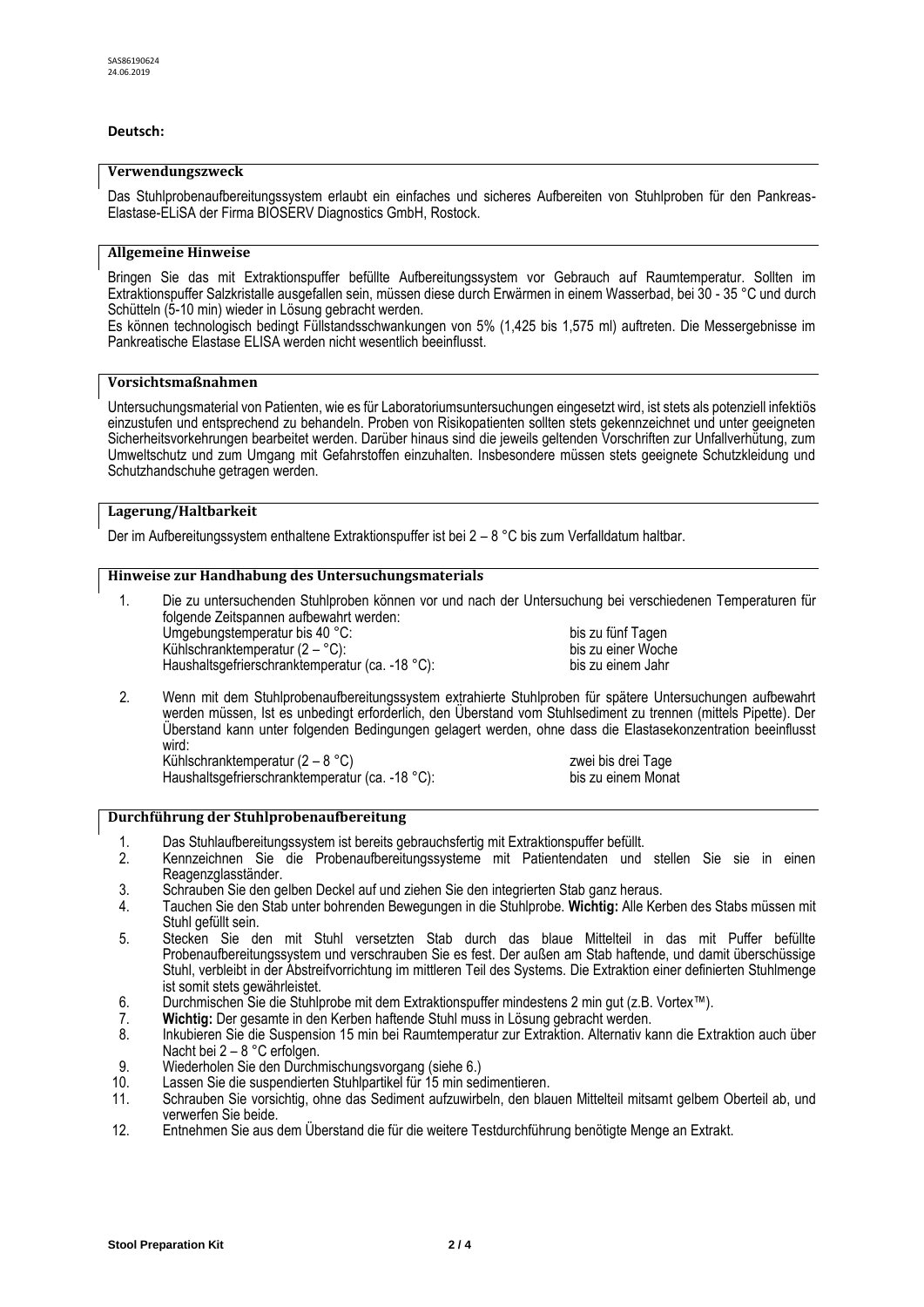# **English:**

# **Intended Use**

The sample preparation set enables you to easily and reliably prepare stool samples for the Pancreatic Elastase ELISA developed and produced by BIOSERV Diagnostics.

# **Instructions for Reagent Preparation**

The sample preparation set is already filled with extraction buffer. Bring the sample preparation set to room temperature before use. In case of a precipitation of salt crystals in the extraction buffer these precipitates should be disintegrated by warming in a water bath at 30 - 35 °C (86 – 95 °F) and shaking for 5 - 10 min. A variability of the filling volume of 5 % (1,425 to 1,575 ml) could arise due to technological reasons. The measuring results in the Pancreatic Elastase ELISA are not considerably influenced thereof.

#### **Warnings and Precautions**

Sample material collected from patients should principally be considered as potentially infectious. Handling and disposal should be in accordance with the procedures defined by the national biohazard safety guidelines or regulations, where these exist. Samples collected from risk patients should be clearly marked and should be handled under special security precautions. In particular suitable protective laboratory clothing and gloves should be used.

# **Storage Instructions and Shelf Life Information**

The extraction buffer included in the sample preparation set may be stored at a temperature of 2 - 8 °C (36 °F – 46 °F) until the expiry date.

# **Information with Reference to the Handling of the Sample Material**

1. The stool samples to be examined can be stored before and after the examination at different temperatures for the following time-spans: Environmental temperature up to 40 °C (104 °F) up to five days

Refrigerator temperature  $2 - 8$  °C (36 – 46 °F) up to one week Household freezer temperature ca. -18 °C (-0.4 °F) up to one year

2. If stool samples which are extracted with the sample preparation set must be stored for later examinations, it is necessary in every case to detach the supernatant from the stool sediment (by means of pipetting). The supernatant can be stored under the following conditions without influence on the elastase concentration: Refrigerator temperature  $2 - 8 \degree C$  (36 – 46  $\degree F$ ) two to three days Household freezer temperature -18 °C (-0.4 °F) up to one month

#### **Procedure of the Sample Preparation**

- 
- 1. The sample preparation set is already filled with extraction buffer and ready for use. 2. The sample preparation set is to be marked with the patients data and to be put into a test tube holder.<br>3. Unscrew the yellow cap and take the integrated stick totally out of the lower part of the set.
- 
- 3. Unscrew the yellow cap and take the integrated stick totally out of the lower part of the set.<br>4. Stick the lower end of the stick into the stool sample. The notches at the end of the stick Stick the lower end of the stick into the stool sample. The notches at the end of the stick must be totally filled with stool.
- 5. Put the stick back into the sample preparation set and screw down tightly. All surplus stool is wiped off by the cone in the middle part of the sample preparation set. This ensures the extraction of a defined stool quantity.
- 6. Mix the sample with the extraction buffer vigorously for at least 2 min, for example by using a Vortex™.
- 
- 7. Please note: All stool contained in the notches at the end of the stick must be brought into suspension. Leave the sample preparation set for 15 min for extraction at room temperature. It is also possible to let the extraction take place over night at  $2 - 8$  °C.
- 9. Repeat the mixing procedure (see point 6).
- 10. Leave the sample preparation set again for 15 min for further extraction and for sedimentation of the suspended stool particles.
- 11. Unscrew carefully without dispersing the sediment the blue middle part of the sample preparation system without unscrewing the yellow upper part. Discard the yellow upper part and the blue middle part.
- 12. Take out the volume of the supernatant you need for carrying out the test.